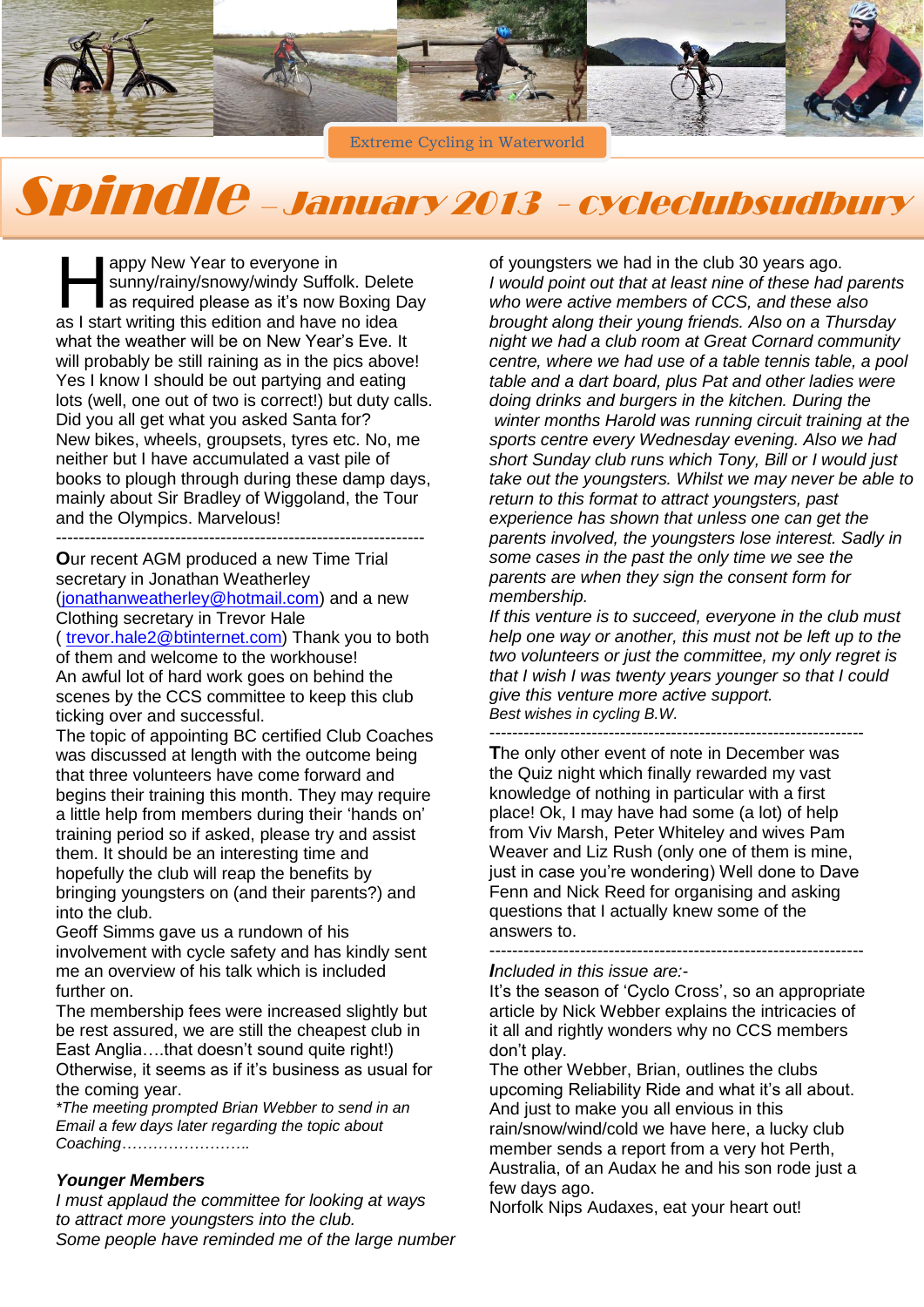**T**he all important *Evening Time Trial* Dates are listed further on as are the *Trophy Winners* list from the past season. I'm sure some of you didn't even realise you were on it and you will have the opportunity to collect your award(s) at the **Presentation** evening on the 19<sup>th</sup> January. **Bookings for this are required by no later than** 

## **Thursday the 10th Jan at Subs Night**.

So let's see a few more of the prizewinners attend as it will be less formal, cheaper and slicker than previous editions!

#### ………………………………………………………. **Recent new members include:-**

Guy Aldworth - Acton [lisajdalton@gmail.com](mailto:lisajdalton@gmail.com) David Carver - Stowmarket [davidcarver1@hotmail.co.uk](mailto:davidcarver1@hotmail.co.uk) William Dickson - Stowmarket - a junior [William\\_Dickson8@hotmail.com](mailto:William_Dickson8@hotmail.com) Tom Egger - Halstead [tomegger2001@yahoo.co.uk](mailto:tomegger2001@yahoo.co.uk) New address for Peter Faulks [peter@devcot.net](mailto:peter@devcot.net)

# **Diary Dates…………………………….**

## **UPCOMING AUDAX RIDES**

Saturday 19 January: Norwich: 100k ride. Sunday 10 February: Bedford: 200k ride.

### **UPCOMING TIME TRIAL**

10<sup>th</sup> February - Ely Hardriders 25 mile Ely & District CC. A good season opener around the Fens on an *interesting* course!

## **CCS SUBS NIGHT**

10<sup>th</sup> January 7.30pm The traditional start to a new cycling year! Pay your subs, drink tea, chat, eat cake.. Stevenson Centre, off Broom Street, Great Cornard. Some subs increased this year – cheques or exact money preferred, if possible; *Juvenile under 16, £5 as before Junior, 16 -18, £8 as before Senior member (19-65), £18, was £15 Senior member, (65 and over), £12, was £10 2nd claim member, £12, was £10 Family membership, was £18, now £24 Social member, £4 as before* Also an opportunity to collect your glossy new **2013 Handbook** and your **free** CCS drinks bottle, if you haven't got one already.

## **WattBike Evenings**

Thursdays on: - 17th JAN, 21st FEB & 21st MAR; 7.00-9.30. If you didn't get to the first one, give it a try and start the new season's training here. Only £2 for the evening. At The Stevenson Centre, off Broom St, Gt. Cornard, CO10 0WD

A WattBike evening; mini-races, time-trials etc – or just measure your output!

*All welcome – no cycling experience necessary.*  The WattBike is an interactive exercise bike that

records a rider's performance, including speed, distance, cadence and power output. The bikes will be connected to a big



screen to host a fun evening of virtual racing. All you need to bring are refreshments and your enthusiasm. For further information contact David Fenn. Email; [dr.fenn@tiscali.co.uk](mailto:dr.fenn@tiscali.co.uk)

## **ANNUAL PRIZEGIVING AND BUFFET SUPPER**

Saturday,  $19<sup>th</sup>$  January; 7.00 for 7.30. A new venue this year: The Granary, near the Quay Theatre, Sudbury. Details and booking form in the December Spindle – bookings required as soon as possible. *David Miller*

## **CCS RELIABILITY RIDE**

Sunday, 27<sup>th</sup> January From the Stevenson Centre, off Broom Street, Gt Cornard. Sign on, on the day. See further on for full details.

## **WINTER WARMER RIDES**

There are occasional Winter Warmer Saturday morning rides from Bildeston, of about 25 miles, with a cafe stop – all starting at 9.30am from Bildeston Market Square. Everyone welcome – just turn up. The next ride will be on Saturday 5 January. Any queries contact Robin Weaver; e-mail [robin@cycleclubsudbury.com,](mailto:robin@cycleclubsudbury.com) or phone 01449 741048.

## **SPORTIVE**

Our neighbouring club from Boxford will be running the Boxford Tornado Cycling Sportive on the 14th April 2013. Entries limited and OPEN now! More information on

[http://www.boxfordbikeclub.co.uk/the-boxford](http://www.facebook.com/l/uAQHqnihR/www.boxfordbikeclub.co.uk/the-boxford-tornado-grand-cycl/)[tornado-grand-cycl/](http://www.facebook.com/l/uAQHqnihR/www.boxfordbikeclub.co.uk/the-boxford-tornado-grand-cycl/)

## **DIEPPE RAID**

For the last few years, CCS members have travelled to Dieppe to take part in the 'Dieppe Raid' rides, organised by the Cyclo-Club Dieppoise (see [www.dieppetour.com\)](http://www.dieppetour.com/).



The rides this year are on Sunday, 30 June; a number of different rides are available to suit all tastes, from 20 to 200k – there's even a walk.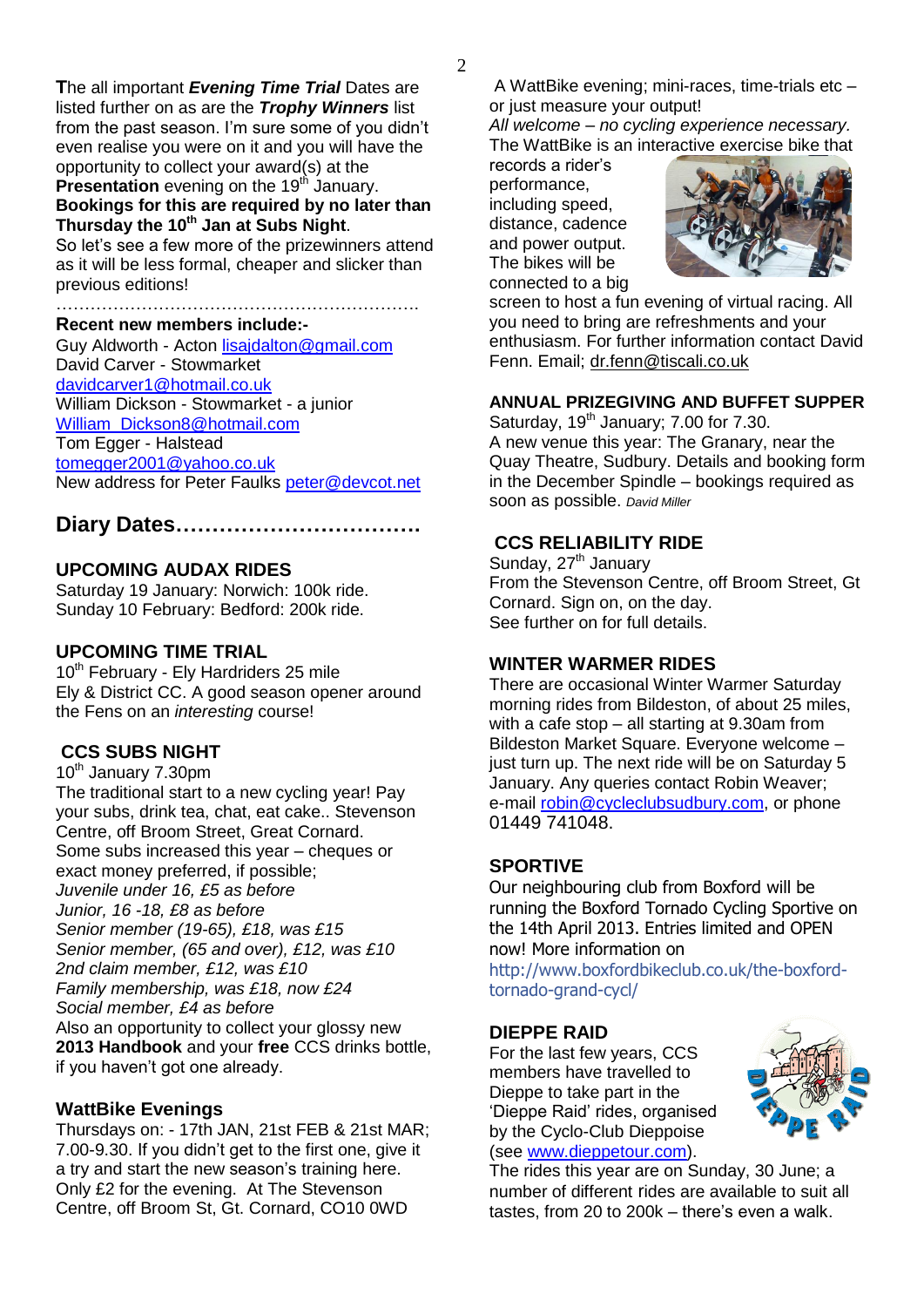In the past, most riders have travelled to Dieppe by car via Dover on the Saturday, returning on the Tuesday after riding the organised ride on the



Sunday, and a club ride on the Monday. Others have driven to Newhaven, parked there, and taken bikes and luggage over on the Transmanche ferry direct to Dieppe.

Some stay for a shorter time, and return on the Monday. We've stayed at the Hotel de la Plage, a well-run hotel at reasonable prices on the Dieppe seafront (see [www.hotel-de-la-plage](http://www.hotel-de-la-plage-dieppe.federal-hotel.com/)[dieppe.federal-hotel.com\)](http://www.hotel-de-la-plage-dieppe.federal-hotel.com/).

If you are interested in going, could you let me know (e-mail: [pamandrobinw@gmail.com,](mailto:pamandrobinw@gmail.com) phone 01449 741048) by 8th February*. Robin Weaver* ----------------------------------------------------------------

**The Not the Boxing Day ride** on the 27<sup>th</sup> December (Pity it wasn't on Boxing Day itself!) started out from Lavenham in truly appalling conditions with 8 members surprisingly turning out clad in monsoon gear. All rode to the 'event' and

were well and truly soaked through before start. Suffice to say *we* (yes, unbelievably I was one of them) paddled/pedaled round the set



course as quickly as possible and straight back to the pub to dry out with hot coffees and bowls of cheesy chips!

Ashton Dyson somehow won the guess the distance ridden and again I had to contend with runner up spot. To all of you who didn't make the effort to join us, I would say in all honesty, you made the right decision, it was grim!

## ------------------------------------------------------------------ **Why CC Sudbury members don't ride Cyclo Cross**



*by Nick Webber In 3 seasons of Cyclo Cross racing I have yet to see a CC* 

*Sudbury member participating. After reading this you may well understand why but, on the other hand, it may just inspire one or two riders to have a crack at racing in the mud...........*

I'm standing still and attempting to breathe slowly and deeply but my heart is already hammering into my ribs at over 2 beats a second. Swinging my leg over my bike I shuffle around on the

saddle in order to achieve an agreeable position; my right pedal raised with my foot clipped in and the toes of my left foot resting on the ground supporting me. Mentally, I am attempting to remain as calm as possible but being fully alert to the exertion that my body will soon undergo. After the familiar preamble ("no swearing, gouging or punching below the belt – or something like that) the commissaire announces that he will blow that whistle any time in the next 30 seconds. Any time? How can I best prepare for the excruciating burst of effort to come when I don't know exactly when it will begin? As the anxiety and nervous tension rises it is almost impossible to calm my wayward breath. The crowd (of family, friends, club members and supporters) has become eerily quiet and my ears strain to hear the first sharp note of the whistle. And then the air is alive! The start has been signalled and the  $4<sup>th</sup>$  round of the Eastern Region Cyclo-Cross League is off and running. The anxiety is forgotten as my mind and body now move into a familiar routine; press down forcefully with my right leg, clip in the left foot (hoping that instinct and muscle memory place it in exactly the right spot) and then get out of the saddle to accelerate my 84 kilo mass forward as quickly as possible. Then back in the saddle, shift up a gear or two and churn away with all the power I can muster.

80 riders break away from the start grid to ride elbow to elbow, shoulder to shoulder towards a

narrow track on a muddy hill some 120m away.

I seem to have forgotten to breathe in those first few seconds but my lungs now begin to heave in an



almighty effort to get more oxygen into my system to provide energy for the muscles that have suddenly fired into life. I'm now travelling quickly on a bumpy surface, only inches away from riders all around me. This is one of the most hazardous parts of a cross race; everyone is out to start quickly and to get onto the narrower parts of the course as close to the front of the race as possible – and there is just not room for us all to be where we would like to be.

I'm generally a slow starter and, despite beginning on the front row of the grid, soon find myself behind at least 10 other riders. However, once I get going I have a lot of inertia. Being large and relatively heavy (for a cyclist) is occasionally advantageous in a cross race (*hey, where do I sign up\_Ed*) – usually for going downhill quickly – but right now I have chosen my line and nobody is going to force me off it. My elbow glances off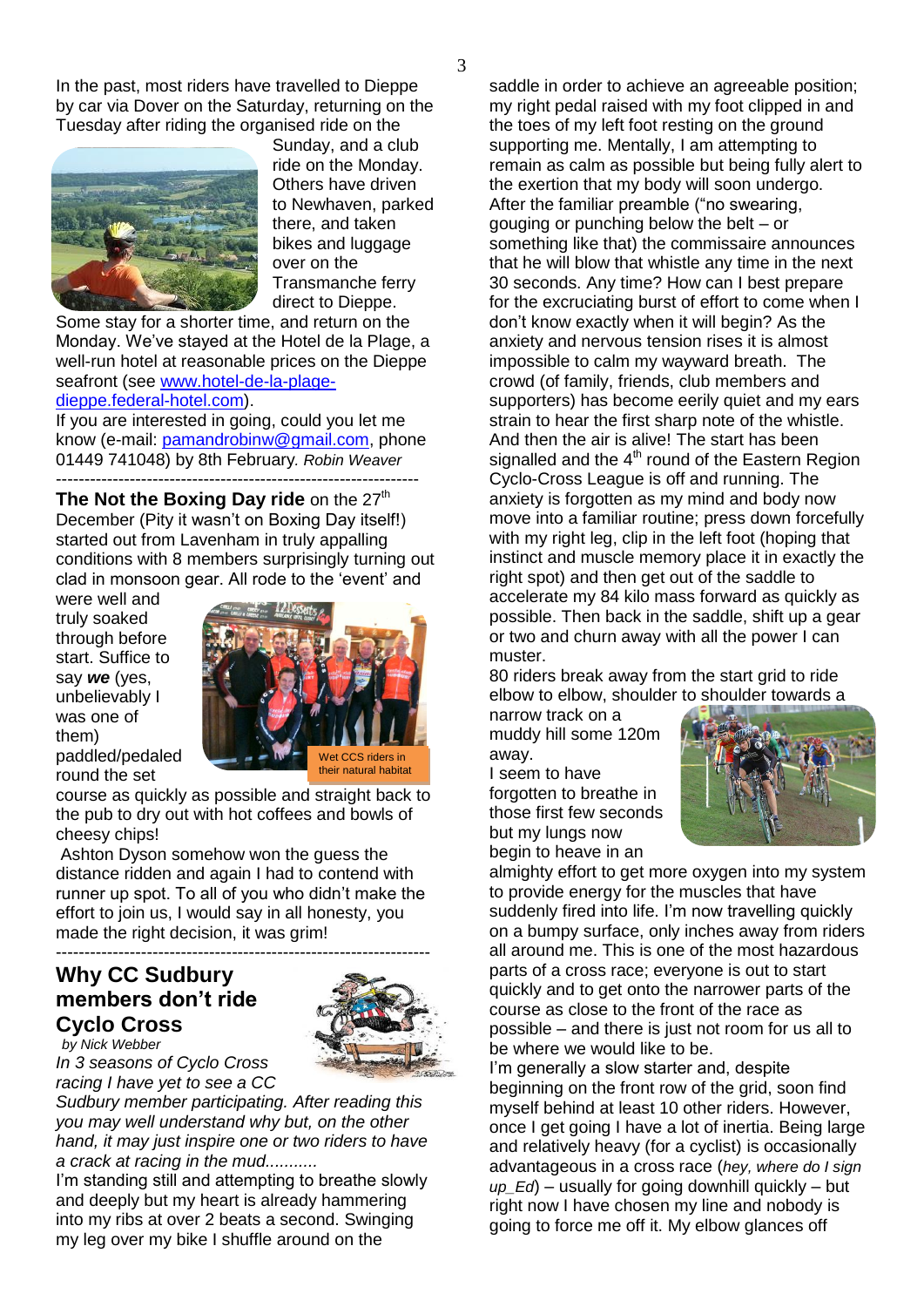another rider's shoulder but there is no ill intent. Despite the fact that we are all in competition, where some riders employ 'tricks' to gain an advantage over others and body contact some times causes riders to come off, I have rarely experienced outright aggression in cross events. I have already pulled back one place as I drop down into the inner ring to negotiate the first short uphill section, remaining seated to ensure my rear wheel retains its grip and pulling hard on the bars so that my legs can push hard onto the pedals. With masses of adrenaline still coursing through my system the first big climb seems almost effortless – although my ragged breathing warns me that I'm racing flat out. A brief respite comes as the route drops downwards onto a slippery, muddy track into the trees. As my front wheel moves sideways I just manage to keep the bike upright and then once more I spin the pedals,

bringing me to within a few inches of the rear tyre

undulations of the narrow, woodland track, I'm just about able to maintain the same pace and speed as the



riders I can see in front of me but I know that the quicker, experienced guys at the front of the race will be several lengths ahead already.

At a low point in the course we ride through a quagmire of mud which grips the tyres and steals a lot of forward momentum. My bike squirms from side to side but I manage to get across to drier ground without putting my foot to the floor, crashing or hitting a tree.

As the course twists between trees and rises up and down I find I'm struggling to hold the wheel of the rider in front. Those light, powerful riders with super-quick reactions and an excess supply of fast-twitch fibres are at an advantage on muddy, technical courses like this. Taking risks on a longer, downhill stretch I flick back into the big ring and give it all I have to catch the group in front and brake as late as possible to skid around the next bend. So far so good…. a few more twisty bits follow, dropping down the gears to best handle the gradient and slower speed, and then we are faced with a huge sloping bank of mud and stones. The skilful riders have already pedalled up and over it but I can't risk stalling halfway up so I dismount and begin running in one (almost) seamless motion. The change from riding to running makes my heart pump even harder and I'm gasping for breath as I (clumsily) remount and attempt to chase down my peers.

My build and riding prowess are more suited to the flatter, grassy terrain on which I now find myself. Back into the big ring and out of the saddle I endure the pain in my thighs to sprint hard along the bumpy track and right into the next bend. Quickly I lower my centre of gravity as much as possible (which isn't that low with 6'3" to fold over the frame) trusting that my tyres will retain traction before getting out of the saddle once more to accelerate the bike as quickly as possible towards the riders in front. Holding onto as much speed as possible into the next bend I sense the tyres are at the limit of their grip as the rear wheel slips out several inches. Flicking my foot out of the pedal my leg stretches out to the apex of the bend as a precaution.

I'm still upright. The effort of the last 30 seconds has brought me right up onto the wheel of one of the faster starters so I take the brief opportunity to recover. I follow his line through the next few curves as precisely as possible, as if we are tied together, and then, as we come onto the finishing straight for the first lap, I kick hard out of the saddle again and pull firmly on the bars. The force of my acceleration and the bumpy, uphill terrain sees my front wheel leave the ground several times but I retain just enough control to hold my line and to distance the rider I have passed. With heaving lungs and burning legs I am grateful to be able to ease off briefly as I reach the next muddy downhill section.

With the  $2^{nd}$  lap under way just over seven minutes have passed. Physically and mentally it feels like much longer as I try to shut out thoughts of the painful efforts to come …

## ------------------------------------------------------------------------- **An Oz Audax in the sunshine**

#### *By John Oakshott*

With the weather at around 34C and forecast for Christmas day, two days later,at 39C, a 27C day looked right for a 200k audax ride in Perth. I took

a break from my indepth scientific study of Australian beach life *(hmmm…Ed)* and planned a DIY GPS ride to audax specification to complete with my



son. I'd borrow his road bike; he wanted to give it a go on his Cervelo TT bike.

Audax Australia has a few calendar rides organised by Western Australia but the last 200 ride of the year was on  $1<sup>st</sup>$  Dec, my son's wedding day - the reason why we're here and not really a goer.

There are some permanent routes, viewable on Bikely.com, but the rules in Oz are slightly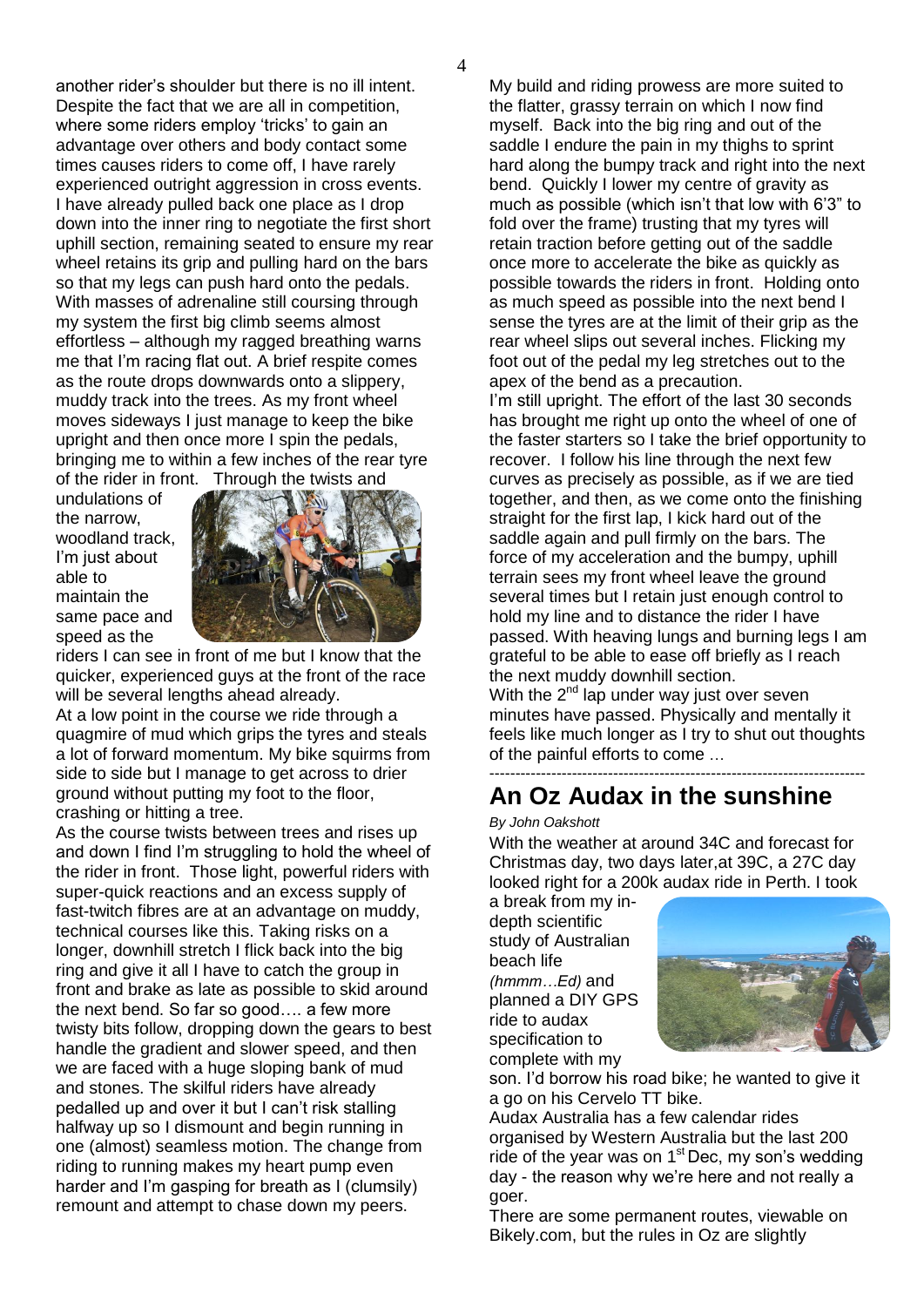different to those in UK. Because there are no cafes or businesses in the outback at control points where a rider can get a receipt to prove the ride, DIY by GPS is usual and because of the ease of getting totally lost here, long-distance and off-road riders routinely use GPS. Audax WA also doesn't allow temporary membership for permanents, so the ride had to be done through validation in the UK to contribute to my RRTY Modifying one of the Bikely routes, I planned for a ride in the coastal plain, total climbing negligible and highest on the bridges over freeways and the Swan River in Perth. The sun is powerful – thin ozone layer – and the air is dry so hydration is a continual concern, but a bigger concern is that nothing marks junctions in the route. The route card would be of the order of: 'Kwinana cycle route south straight on for 64k, turn left at jarrah

tree onto unnamed road, straight on for 36k'. I planned for 200k of this; we finished up taking waterside options and finished up riding 241k.



Perth is cycling-friendly. A network of cycle/foot paths, planned with rail and road, makes riding though the city a doddle, around 15 minutes to cross the city centre in any direction. My hopes for proper cycling provision in the UK are fading, but dual use paths isolated from the traffic do still bring some problems. I reckon that stress in driving arises in part from varying traffic speeds – some moving at 50 and others at 80mph on the same stretch of road. Something similar applies on dedicated dual use paths and I found I was concentrating hard on a 4foot wide path to avoid runners, dog walkers, sit-up-and-begs and hammer-down riders, particularly when passing meant moving into the on-coming stream. Helmets are compulsory here. The other issue is where walkers and riders move into traffic from the relatively safe dedicated path. They enter the traffic suddenly at a sharp angle, drivers are not expecting cycles to join them and it can generate steam all round.

There is a cycle route parallel to the Kwinana Freeway south out of the city for 90k, pot-hole free and smoothly surfaced – the tar doesn't melt at 40+C - all the way, with water taps along the route. Then we were out in the country: open wooded farmland with broom in flower at this time, some of the more than 700 species of Eucalyptus, grass trees, lizards, snakes, rustling in the undergrowth on all sides and shouts of

encouragement, I think, from the few yokels in mandatory worn out pick-ups. We turned up to Mandurah at the bottom end of Peel Inlet through estates of mansions. WA is incredibly wealthy from mining, and the rate of sterling exchange crippling; the equivalent of £30 for two club sandwiches and coffee about the average rate. Back up the coast with the Fremantle Doctor helping all the way, me to finish with the usual aches and pains, my son with no apparent wear and tear, ready for a 'recreational' ride this morning. What it is to be 33 years old and living here.

# **Cycling Safety**

*by Geoffrey Simms* In April I was approached by the Transport Research Laboratory (TRL) – on the strength of being an active cyclist, a road haulier by profession, as well as having been the Traffic Commissioner



for the Eastern Traffic Area (a regulator) – to be the independent chairman of their Technical Advisory Group (TAG), contracted by Transport for London (TfL) to examine collisions between cyclists and construction industry vehicles: tippers, concrete-mixer, skip lorries, in London. In particular, instances where lorries are making a left turn. The TAG report (which contains new and relevant research to accurately establish a lorry driver's field of vision to the nearside and front of his vehicle) will be published shortly. TfL then asked if I would work directly with them to assist in achieving the aims of *The Mayor's Cycle Safety Action Plan* launched in March 2010. I tentatively agreed on the understanding that I could not be a party to any forum which began from a viewpoint that cyclists can do no wrong or, that lorry drivers are always wrong. To preserve my independence I made clear that any work undertaken would be have to be on a voluntary basis. I am still in discussion with TfL as to my specific role, during which I did produce Roger's Rant from the October 'Spindle' to make the point that responsible cyclists accepted the need to make themselves conspicuous to other road users, among other things. Balance, as well as independence, is essential when attempting to find solutions to what is an emotional and controversial subject.

More recently; in fact on the day of the AGM, I visited the Mechanical Engineering faculty at Cambridge University to meet Professor David Cebon who is doing some revolutionary work aiming to greatly reduce the risk of collisions between cyclists and lorries, especially those making a left turn at junctions and roundabouts. The project has been two years in the making,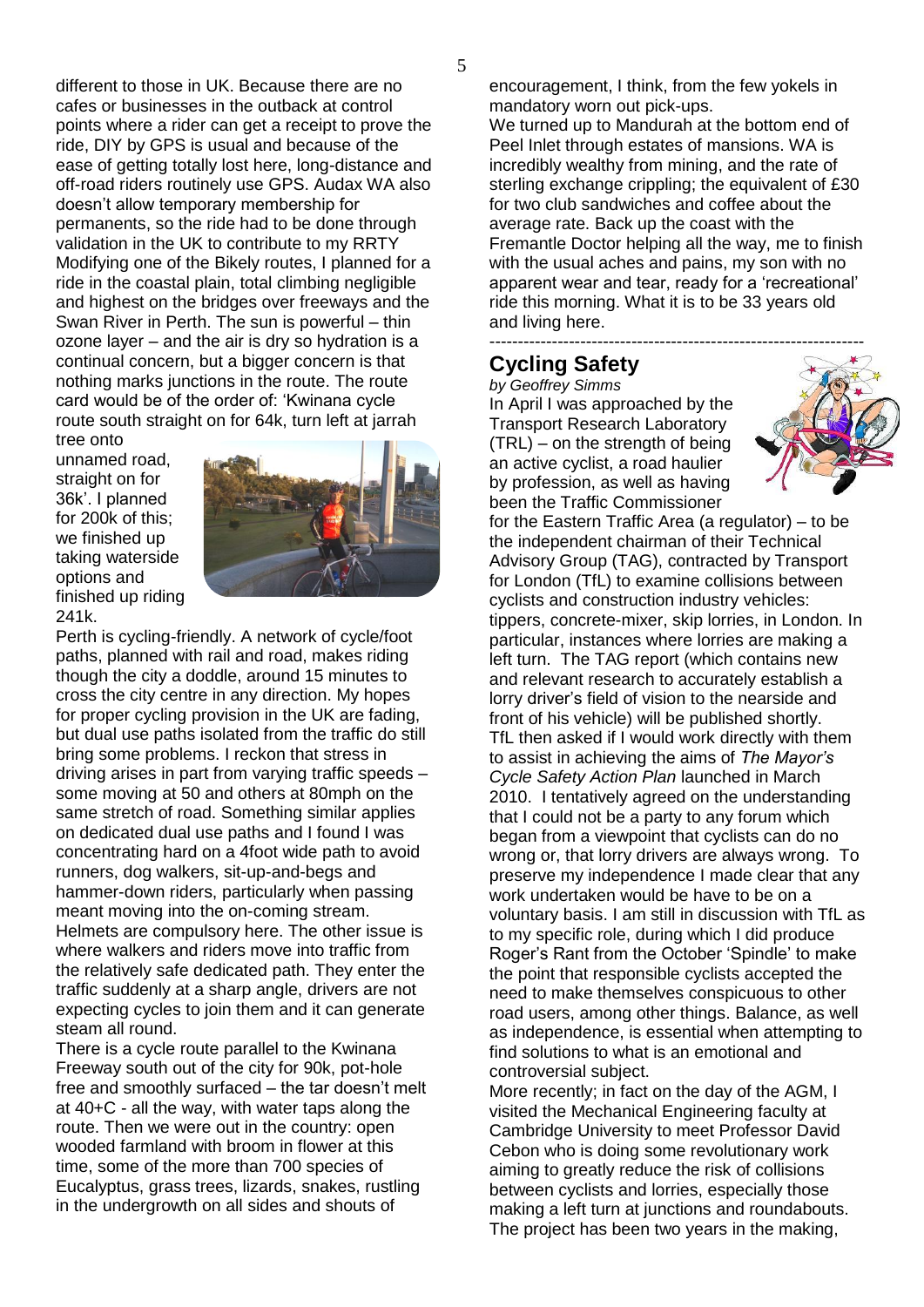and probably needs another year's work to include field trials before its launch. Because this exciting project has, as yet, been run simply on a computer model, I have promised Prof. Cebon that I would not disclose the substance of his scheme at the present time. TfL were unaware of this project, causing me to introduce David Cebon to Peter Hendy, Transport Commissioner for London, and his directors. We are in the process of setting up a meeting between those parties. I will keep members of Cycle Club Sudbury informed of our progress. As an aside, members (especially those with links to schools and young peoples' groups) may find the cycling safety section of the Royal Society for the Prevention of Accidents (ROSPA) website an informative source.

Geoffrey Simms 17 December 2012

#### *Since I received this article, Geoff has sent this further update.*

Dear Roger, I have been informed by TfL today that they will publish the TRL report around the middle of January. I have seen a copy which is under embargo. Consequently, I will communicate further from 17 Jan onwards. Geoffrey ----------------------------------------

#### **CYCLE CLUB SUDBURY RELIABILITY TRIAL SUNDAY 27th JANUARY 2013**



 *START AND FINISH AT STEVENSON CENTRE (OFF BROOM STREET) GT . CORNARD (Post code CO1O OWD)*

## *Sign on the line on the day*

Sign on at 0845hrs for **48 miles in 3hrs.30mins**. First group away at 09.00 Sign on at 0900hrs. for **48 miles in 2hrs.45mins.** First group away at 09.15 Sign on at 0915hrs. for **27 miles in 2hrs.30mins.** First group away at 09.30 Sign on at 0930hrs. for **27 miles in 1hr.45mins.** First group away at 0940hrs.

.£4 Entry fee, refreshments are included in this price

*Enquires to Brian on 01787 379605*

*Although the following info from BW has been included in previous editions, I have reproduced it here for the benefit of new members*

# **WHAT IS A RELIABILITY TRIAL?**

------------------------------------------------

Some of you may never have ridden a reliability trial, and perhaps some that have need to be reminded that there are rules and regulations which you may not be aware of.

Reliability rides are **not** races, each entrant must ride over a specified distant within an agreed time. Entrants can ride alone or in groups.

Groups should not at any time consist of more than 20 riders. The groups will be set off at five minute intervals.

All riders must ride in accordance with the Highway Code, not more than two abreast, and extend all reasonable courtesy to other road users.

Should the organiser received a report against the good road conduct or the regulations, he can then take such action he thinks necessary,

eg: disqualification, reporting the rider concerned to the appropriate club, or refusing entry to a future similar event.

The route is planned so it will necessitate all-round riding ability and not sheer speed.

Riders must ensure their cycles are in a sound mechanical condition, it is recommended that mudguards are fitted for the comfort of the rider and other riders. Please wear a safety helmet for our own safety, would advise you carry two spare inner tubes, puncture kit some tools, plus it is a good idea to have a mobile phone.

Riders should maintain a speed of not more than 18 mph. of the scheduled distance.

Before you sign on check to see which distance and time you think is best for you.

You will be given a map with directions, please read these before you leave the HQ.

Controllers will be given authority to ensure these regulations are enforced; failure to comply with these regulations may lead to the organiser and promoting club being charged with conduct prejudicial to the good order of the sport.

Note the above are extracts from British Cycling regulations for reliability rides.

**Special note:** best part is the included tea and cakes at the end of the ride. So come and ride on Sunday 27<sup>th</sup>. Jan. 2013.

*Best wishes in cycling Brian W.*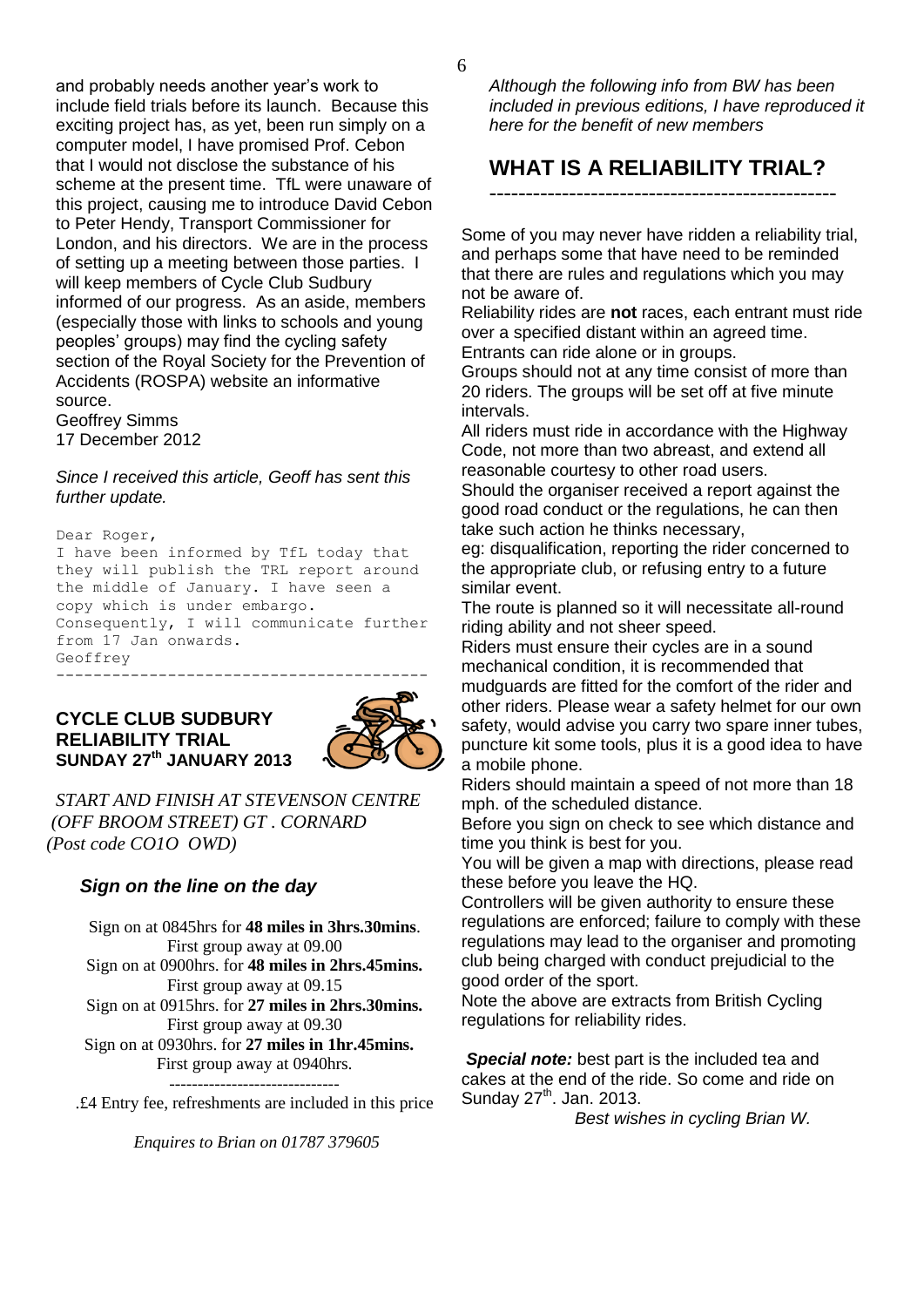# **CCS Club Trophy Winners** 2012

| Veterans B.A.R.                   | Gold          | Rob Davies<br>6.37                 |  |
|-----------------------------------|---------------|------------------------------------|--|
| (On Standard, 10, 25 & 50miles)   | Silver        | Damon Day<br>5.18                  |  |
|                                   | Bronze        | Simon Daw<br>4.07                  |  |
| B.A.R. (25, 50 & 100miles)        |               | Simon Daw<br>24.23mph              |  |
| 100 mile Open T.T. Cup            |               | Simon Daw<br>4hrs 23m 17s          |  |
| 50 mile Open T.T. Cup             |               | <b>Rob Davies</b><br>1hr 52m 50s   |  |
| 25 mile Open T.T. Cup             |               | <b>Rob Davies</b><br>53mins 11secs |  |
| Ladies 25 mile Open T.T. Bowl     |               | Barbara Law<br>1hr 17m 45s         |  |
| Audax Trophy                      | Gold          | Peter Faulks<br>5161 kms           |  |
|                                   | Silver        | Dave Fenn<br>4791 kms              |  |
|                                   | Bronze        | <b>Steve Barnes</b><br>4690 kms    |  |
| Hillclimb Champion - Senior       | Gold          | Darren Pratt<br>58.2secs           |  |
|                                   | Silver        | Darren Rule<br>58.4secs            |  |
|                                   | Bronze        | Jonathan Weatherley 1m03.6sec      |  |
| Club 10 mile T.T. Champion        | Gold          | Simon Wright<br>22min13sec         |  |
|                                   | Silver        | Mat Shotbolt<br>22min32sec         |  |
|                                   | <b>Bronze</b> | Simon Daw<br>23min09sec            |  |
| Club 10 mile T.T. Junior Champ    |               | Jack Davies<br>27min36sec          |  |
| Club 10 mile T.T. Juvenile Champ  |               | Tom Littlewood<br>26min58sec       |  |
| Club 10 mile T.T. Ladies Champ.   | Gold          | Barbara Law<br>31min32sec          |  |
|                                   | Silver        | Louisa McKnight<br>31min54sec      |  |
|                                   | Bronze        | Kirsty White<br>35min 17sec        |  |
| Club 10 mile T.T. Vets Champ.     | Gold          | Simon Wright<br>$+4.41$            |  |
| (on Standard)                     | Silver        | Brian Mann<br>$+4.05$              |  |
|                                   | Bronze        | Simon Daw<br>$+3.58$               |  |
| Club 10 mile T.T. Champion        | Gold          | Bob Bush<br>14.44                  |  |
| (on Handicap)                     | Silver        | Tom Littlewood<br>15.29            |  |
|                                   | Bronze        | Rob Harman<br>15.37                |  |
| <b>Club Evening Points Series</b> | Gold          | Darren Rule<br>966pts              |  |
|                                   | Silver        | <b>Charlie Pratt</b><br>880pts     |  |
|                                   | <b>Bronze</b> | Jonathan Weatherley<br>855pts      |  |
| Club Evening Points Series B.A.R. | Gold          | Mat Shotbolt<br>90.22              |  |
| (All 4 courses)                   | Silver        | Simon Daw<br>93.00                 |  |
|                                   | <b>Bronze</b> | Jonathan Weatherley<br>94.04       |  |
| Boxing Day Trophy                 |               | Ashton Dyson                       |  |
| Clubman of the Year               |               | ?                                  |  |
| Rider of the Year                 |               | ?                                  |  |
| Ladies Trophy                     |               | ?                                  |  |
| Golden Spindle Nut Award          |               | ?                                  |  |
|                                   |               |                                    |  |



### **CYCLISTS' TOURING CLUB** *By Robin Weaver*

Your CCS committee recently decided that the Club would become affiliated to the Cyclists' Touring Club (CTC). This is an organisation which says; *'We work to protect and promote cycling to create a healthier, cleaner world, now and for the future.* 

*We want the UK to be a place where it's easy and safe for people of all ages to cycle, whatever their ability, background or income.*

*We believe that cycling is more than just transport; it makes you feel good, gives you a sense of freedom and creates a better environment for everyone'.*

## **Benefits for CCS;**

- Organisers Liability Insurance to cover event organisers against third party insurance claims.
- Listing of Club events, including audax rides organised by CCS, on the CTC Events list.
- 3rd party insurance for guest riders on CCS rides such as Club runs, etc (max of 5 guests a ride, and max of 5 rides per guest).

Benefits for CCS members; personal affiliated membership of CTC available for £16 a year. This gives:-

- Third party insurance cover up to £10 million (it doesn't cover your bike!)
- Access to CTC discounts, including 12% discount at the Wiggle CTC Shop.
- A weekly CTC e-newsletter.

If you want to take advantage of the CTC personal affiliated membership, this can only be done in conjunction with your CCS subscription renewal in January. If your CCS sub is not paid during January, your next opportunity to take out CTC affiliated membership will be in Jan 2014!

 I'll e-mail a membership application form to all before Subs Night, which is 7.30pm, The10th January, at the Stevenson Centre, off Broom Street, Great Cornard. Forms will also be available on the night. As we're updating our membership database, you'll all need to fill out a new form this year. It would be helpful if you filled this in before hand, and had the correct payment ready.